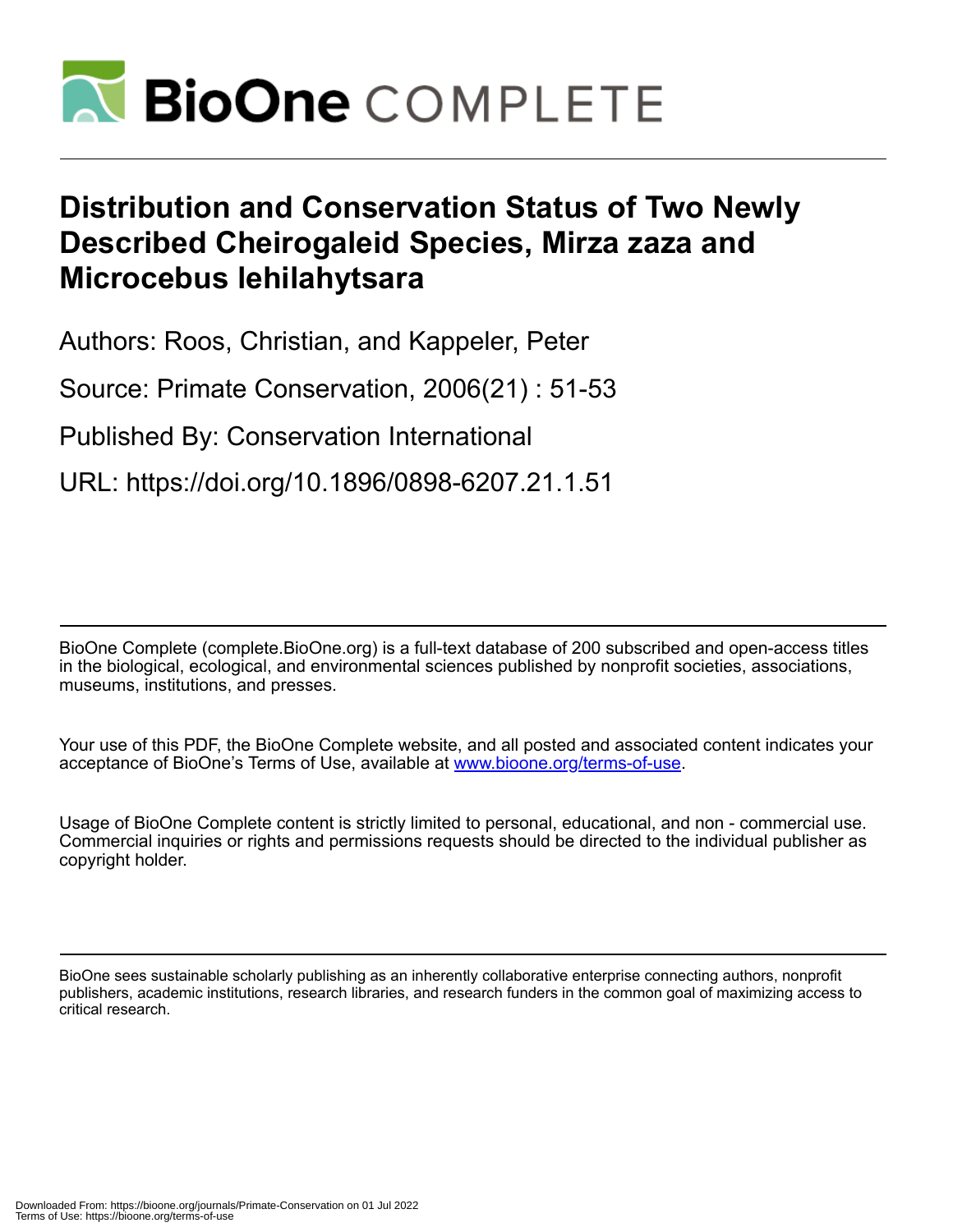## **Distribution and Conservation Status of Two Newly Described Cheirogaleid Species,** *Mirza zaza* **and** *Microcebus lehilahytsara*

Christian Roos and Peter Kappeler

*German Primate Centre, Göttingen, Germany*

**Abstract:** The northern giant mouse lemur, *Mirza zaza* Kappeler and Roos in Kappeler *et al.*, 2005, and Goodman's mouse lemur, *Microcebus lehilahytsara* Roos and Kappeler in Kappeler *et al.*, 2005, are known from the region of the Ampasindava peninsula in northwestern Madagascar, and Andasibe and surrounding regions in east-central Madagascar, respectively. The presence of *M. zaza* in protected areas has yet to be confirmed, but it may occur in the Manongarivo Special Reserve and the Tsingy de Namoroka National Park. *Microcebus lehilahytsara* occurs in the Analamazaotra Special Reserve and Mantadia National Park. In this paper, we review what little is known of these two species in terms of their distributions and conservation status. *Mirza zaza* is possibly Vulnerable, following the IUCN Red List criteria, whereas *Microcebus lehilahytsara* is Data Deficient. **Key Words:** Northern giant mouse lemur, *Mirza zaza*, Goodman's mouse lemur, *Microcebus lehilahytsara*, Madagascar, distribu-

tion, conservation status

## **Introduction**

In 2005, we identified and described two species of cheirogaleid primates that were new to science. The genus *Mirza* was long known to occur in a disjunct fashion in western Madagascar. The taxonomic status of different subpopulations remained unknown, however. In particular, it was not clear whether all giant mouse lemurs belonged to one and the same species (*Mirza coquereli*), or whether there was any significant taxonomic variation. Our field studies and subsequent genetic analyses revealed a number of behavioral, morphological, and genetic differences between a population from the northern end of the range on the Ampasindava peninsula and a second population from the southern part of the range in Kirindy forest. The differences were such as to warrant their separation at the species level (*Mirza zaza*  Kappeler and Roos in Kappeler *et al*. 2005). While compiling genetic data for an assessment of the magnitude of genetic variation within and between closely related species to assess the status of the northern and southern *Mirza*, we also identified a highly divergent sequence from a mouse lemur (*Microcebus* spp.) from Andasibe. These animals also represented a new species that we named *Microcebus lehilahytsara* Roos and Kappeler in Kappeler *et al.* 2005. Here, we update information on their distribution and conservation status.

## **Northern Giant Mouse Lemur***, Mirza zaza*

## *Distribution*

As for many newly described species, information about the exact distribution area of *M. zaza* is limited. Currently, *M. zaza* is known from the region of the Ampasindava peninsula in northwestern Madagascar, specifically from Ambato and Pasandava (Kappeler *et al.* 2005) (Fig. 1). Further genetic studies confirmed the species' occurrence also in the forests of Ankarafa in the Sahamalaza region, and it is likely that the giant mouse lemurs from the Befotaka region also belong to *M. zaza* (Mittermeier *et al*. 2006). The southern limit of the distribution of this species is particularly uncertain; it may range as far south as the Tsingy de Namoroka National Park. However, the identity of this population is unclear— it may be *M. coquereli* and not *M. zaza*.

#### *Conservation status*

Andrianarivo (1981) and Kappeler *et al.* (2005) have both reported high local population densities for *M. zaza* near Pasandava. Indeed, their estimates of 385 and 1,086 individuals/km² are several times higher than those obtained for *M. coquereli* in Kirindy forest (Kappeler 1997). The concentration of animals in rather isolated forest fragments and the presence of mango, cashew, and other introduced food tree species in the Ambato region may help to explain the higher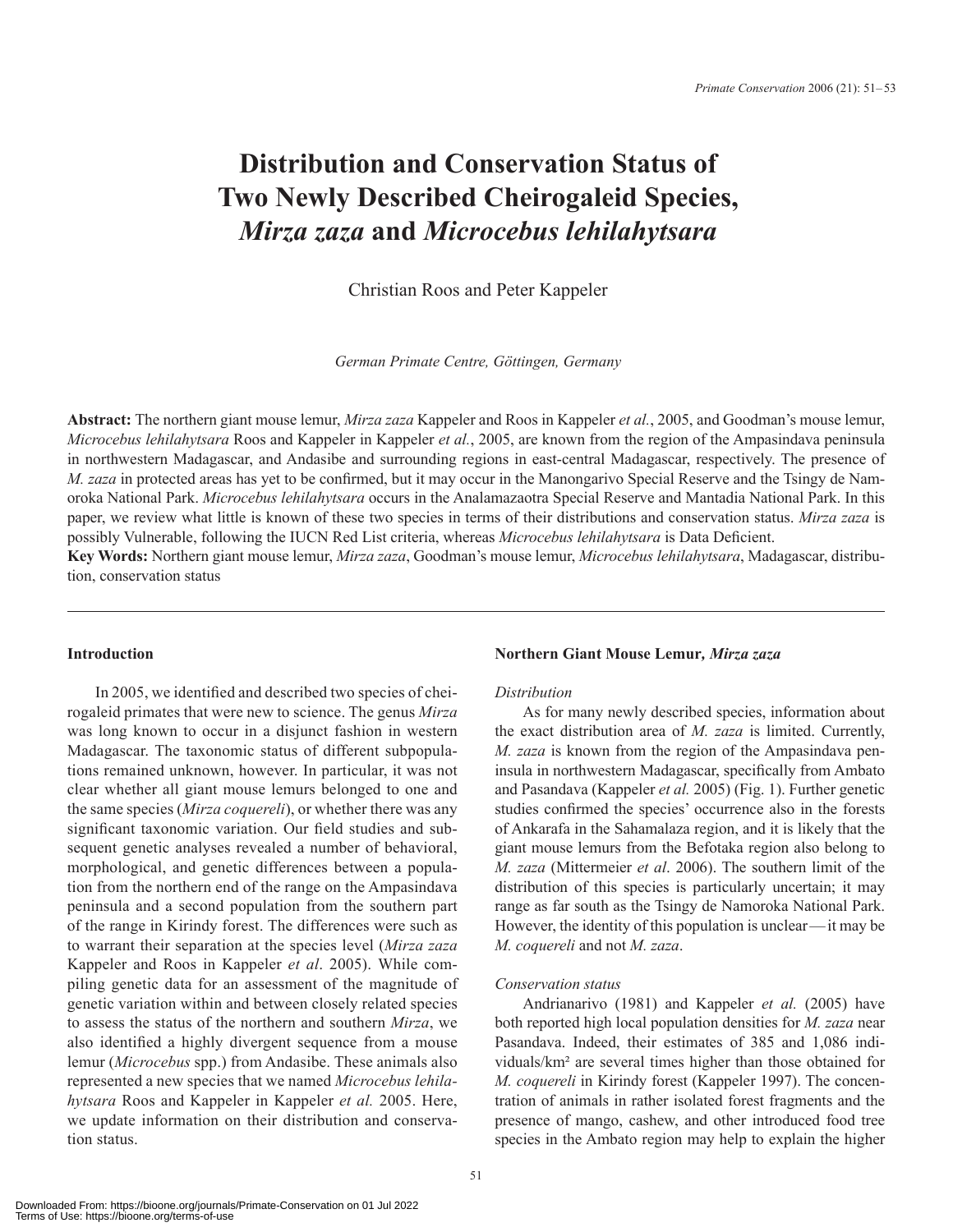densities. Detailed surveys throughout the Sambirano region are clearly indicated to determine the distribution and abundance of *M. zaza* on a regional scale.



**Figure 1.** Distribution of *Mirza zaza* and *Microcebus lehilahytsara*. The dark and light grey areas indicate confirmed and inferred distribution zones for *M. zaza*, respectively.



**Figure 2.** *Mirza zaza*. Photograph by D. Haring.

Because the species is newly described and its conservation status has yet to be assessed by further research, it has been tentatively categorized as Data Deficient (Mittermeier *et al*. 2006). However, given that *M. coquereli* is currently listed as Vulnerable (VU A2c) (IUCN 2006), and that *M. zaza* most likely has a much smaller distribution—albeit perhaps with a higher population density—than *M. coquereli*, *M. zaza* must be considered at least as Vulnerable and could very well be Endangered. Although the species' presence in any protected areas has yet to be confirmed, *M. zaza* may occur in the Manongarivo Special Reserve and the Tsingy de Namoroka National Park.

#### **Goodman's Mouse Lemur***, Microcebus lehilahytsara*

#### *Distribution*

The exact distribution area for *M. lehilahytsara* has still to be assessed. Currently, it is known only from the type locality of Andasibe and surrounding regions (for example, Maromizaha Forest; Randrianambinina and Rasoloharijaona 2006), including the two protected areas Analamazaotra Special Reserve and Mantadia National Park (Kappeler *et al.* 2005; Mittermeier *et al*. 2006) (Fig. 1). The extent of the distribution of this species to the south and north is still unknown. Based on currently available information, it is unlikely that Goodman's mouse lemurs occur in sympatry with other mouse lemur species. The maximum extent of its range to the south may be Ranomafana National Park, where it is replaced by *M. rufus*, and to the north to the Betampona Strict Nature Reserve and Zahamena Strict Nature Reserve



**Figure 3.** *Microcebus lehilahytsara*. Photograph by D. Haring.